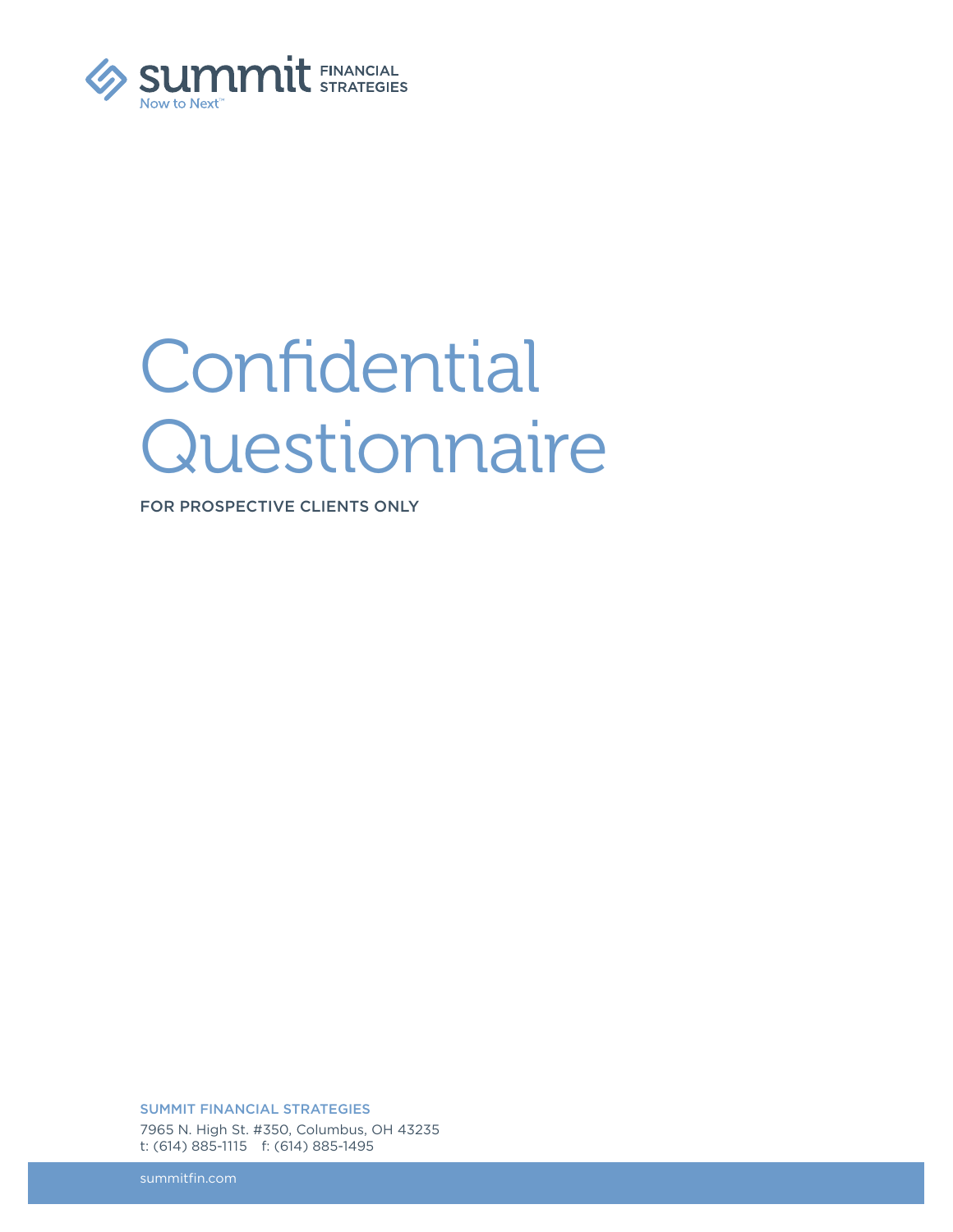#### CONFIDENTIAL QUESTIONNAIRE

### Personal information

|          | Your Full Legal Name                                                                                               |
|----------|--------------------------------------------------------------------------------------------------------------------|
|          | Birthdate: <u>_____________________________</u>                                                                    |
|          |                                                                                                                    |
|          |                                                                                                                    |
|          | Cell Phone: <u>___________________</u>                                                                             |
|          | Office Phone: _______________________                                                                              |
|          | Salary/Income:                                                                                                     |
|          | Most convenient time to call: $\Box$ Are you covered by a state or federal retirement plan? Y $\Box$ N $\Box$      |
|          |                                                                                                                    |
|          |                                                                                                                    |
|          | Cell Phone: <u>___________________</u>                                                                             |
|          | Office Phone: <u>_____________________</u>                                                                         |
|          | Salary/Income:                                                                                                     |
|          | Most convenient time to call: $\_\_\_\_\$ Are you covered by a state or federal retirement plan? Y $\Box$ N $\Box$ |
|          |                                                                                                                    |
| Children |                                                                                                                    |
| Name:    | Gender<br>(optional):                                                                                              |
|          | Number of Children:                                                                                                |
|          | Gender<br>(optional):<br><u> 1989 - John Stein, Amerikaansk politiker (</u>                                        |
|          | Number of Children:                                                                                                |
|          | Gender<br>(optional): <u>www.community.community.community.community.com</u>                                       |
|          | Number of Children:                                                                                                |
|          |                                                                                                                    |

### SUMMIT FINANCIAL STRATEGIES

7965 N. High St. #350, Columbus, OH 43235 t: (614) 885-1115 f: (614) 885-1495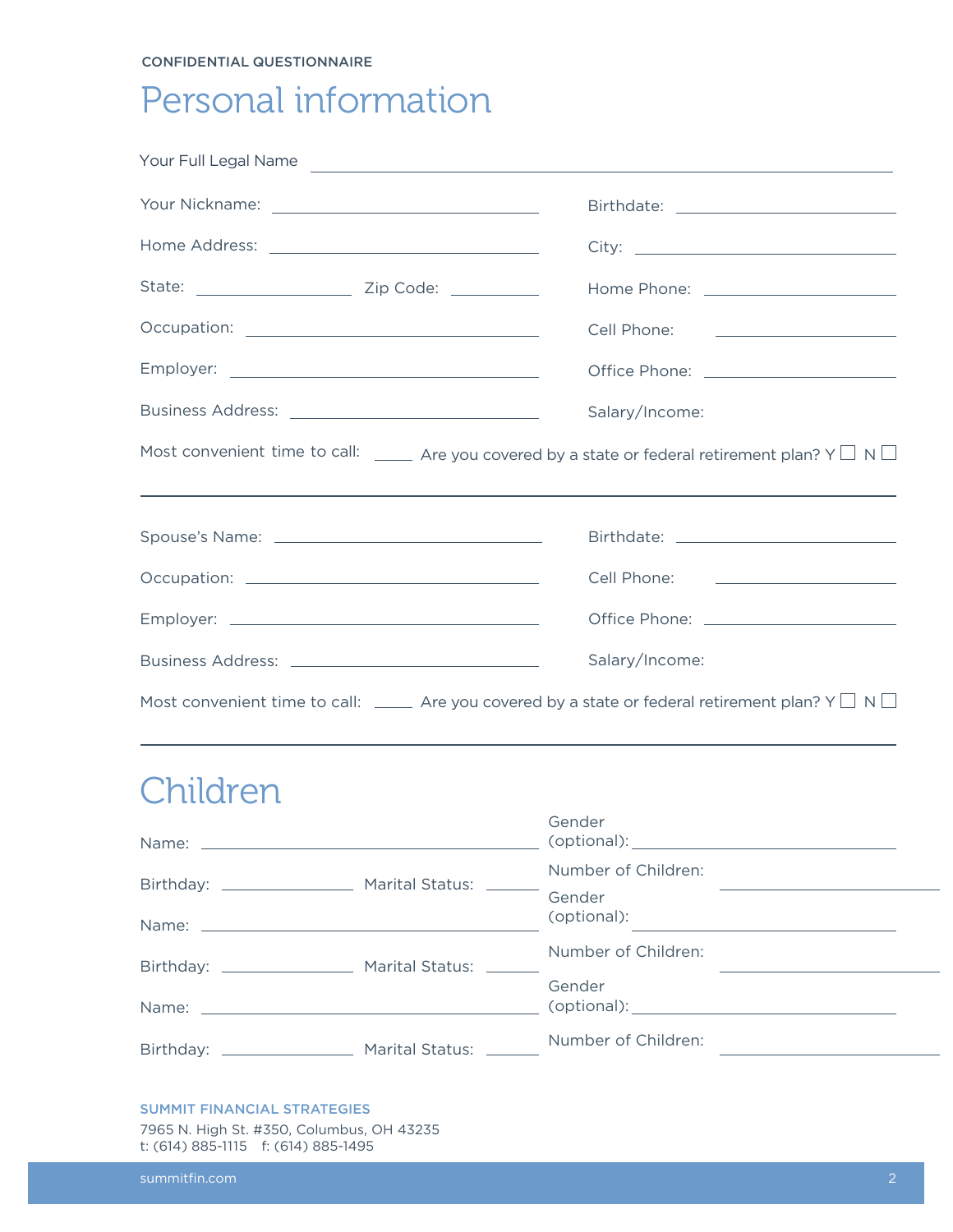### Assets

| <b>Cash equivalents</b>               |    | <b>Business interests</b>                                        | \$ |  |
|---------------------------------------|----|------------------------------------------------------------------|----|--|
| Checking and savings accounts         | \$ | <b>Other assets</b>                                              |    |  |
| Money market accounts                 | \$ | Accounts receivable                                              | \$ |  |
| Certificates of deposit               | \$ | Gold or precious metals                                          | \$ |  |
| Life insurance cash value             | \$ | Oil or gas interests                                             | \$ |  |
| Stocks/bonds/mutual funds             |    | Coin/stamp/other collections                                     | \$ |  |
| Attach a separate statement or        | \$ | Art and antiques                                                 | \$ |  |
| list individual securities/funds      | \$ | Jewelry and furs                                                 | \$ |  |
|                                       | \$ | Personal property                                                | \$ |  |
| <b>Retirement plans</b>               |    | Automobiles                                                      | \$ |  |
| IRA account                           | \$ | Miscellaneous                                                    | \$ |  |
| Pension plan                          | \$ |                                                                  | \$ |  |
| Profit sharing plan                   | \$ |                                                                  | \$ |  |
| 401 (k) or thrift plan                | \$ |                                                                  |    |  |
| Tax sheltered annuity<br>/403(b) plan | \$ | <b>Total Assets</b>                                              | \$ |  |
| Deferred compensation plan            | \$ |                                                                  |    |  |
| ESOP or stock option plan             | \$ | Please bring the following documents to your<br>initial meeting: |    |  |
| <b>Real estate</b>                    |    | Most recent brokerage/investment                                 |    |  |
| Home                                  | \$ | statements                                                       |    |  |
| Other real estate                     | \$ | Most recent tax return(s)<br>$\bullet$                           |    |  |
|                                       |    | Most recent retirement plan statement(s)<br>$\bullet$            |    |  |

• Most recent IRA statement(s)

SUMMIT FINANCIAL STRATEGIES 7965 N. High St. #350, Columbus, OH 43235 t: (614) 885-1115 f: (614) 885-1495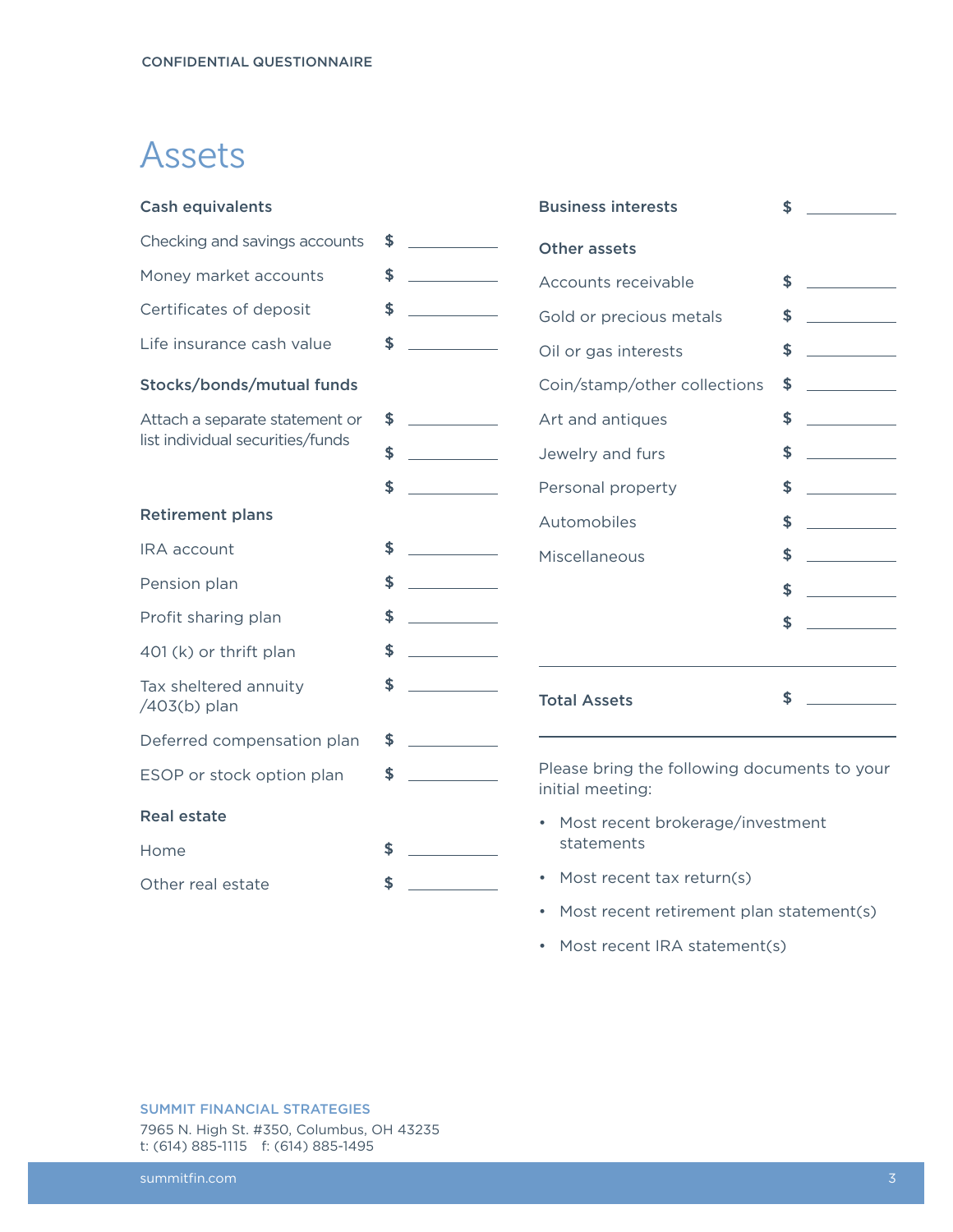## **Liabilities**

| Home mortgage                                    | \$<br>\$<br>\$ |                                   | <b>Financial planning priorities</b><br>In order of importance, what are your three<br>most critical financial issues?                                                                                                                                                   |
|--------------------------------------------------|----------------|-----------------------------------|--------------------------------------------------------------------------------------------------------------------------------------------------------------------------------------------------------------------------------------------------------------------------|
| Home equity line of credit<br>or second mortgage | \$<br>\$       |                                   | <u> 1989 - Johann Barn, fransk politik formuler (d. 1989)</u>                                                                                                                                                                                                            |
| Other mortgages                                  | \$             |                                   |                                                                                                                                                                                                                                                                          |
|                                                  |                |                                   | How did you hear about Summit<br><b>Financial Strategies?</b>                                                                                                                                                                                                            |
| Auto loans/leases                                | \$<br>\$<br>\$ |                                   | <u> 1989 - Andrea Stadt Britain, amerikansk politik (d. 1989)</u><br><u> 1989 - Johann Harry Harry Harry Harry Harry Harry Harry Harry Harry Harry Harry Harry Harry Harry Harry Harry</u><br>the control of the control of the control of the control of the control of |
| Other installment loans                          | \$<br>\$       |                                   |                                                                                                                                                                                                                                                                          |
| <b>Business loans</b>                            | \$<br>\$       |                                   |                                                                                                                                                                                                                                                                          |
| Taxes due                                        | \$<br>\$       |                                   |                                                                                                                                                                                                                                                                          |
| Credit cards                                     | \$<br>\$<br>\$ | <b>Contract Contract Contract</b> |                                                                                                                                                                                                                                                                          |
| Other personal debt                              | \$             |                                   |                                                                                                                                                                                                                                                                          |
| <b>Total liabilities</b>                         | \$             |                                   |                                                                                                                                                                                                                                                                          |
| Net worth<br>(Assets minus liabilities)          | \$             |                                   |                                                                                                                                                                                                                                                                          |

#### SUMMIT FINANCIAL STRATEGIES

7965 N. High St. #350, Columbus, OH 43235 t: (614) 885-1115 f: (614) 885-1495